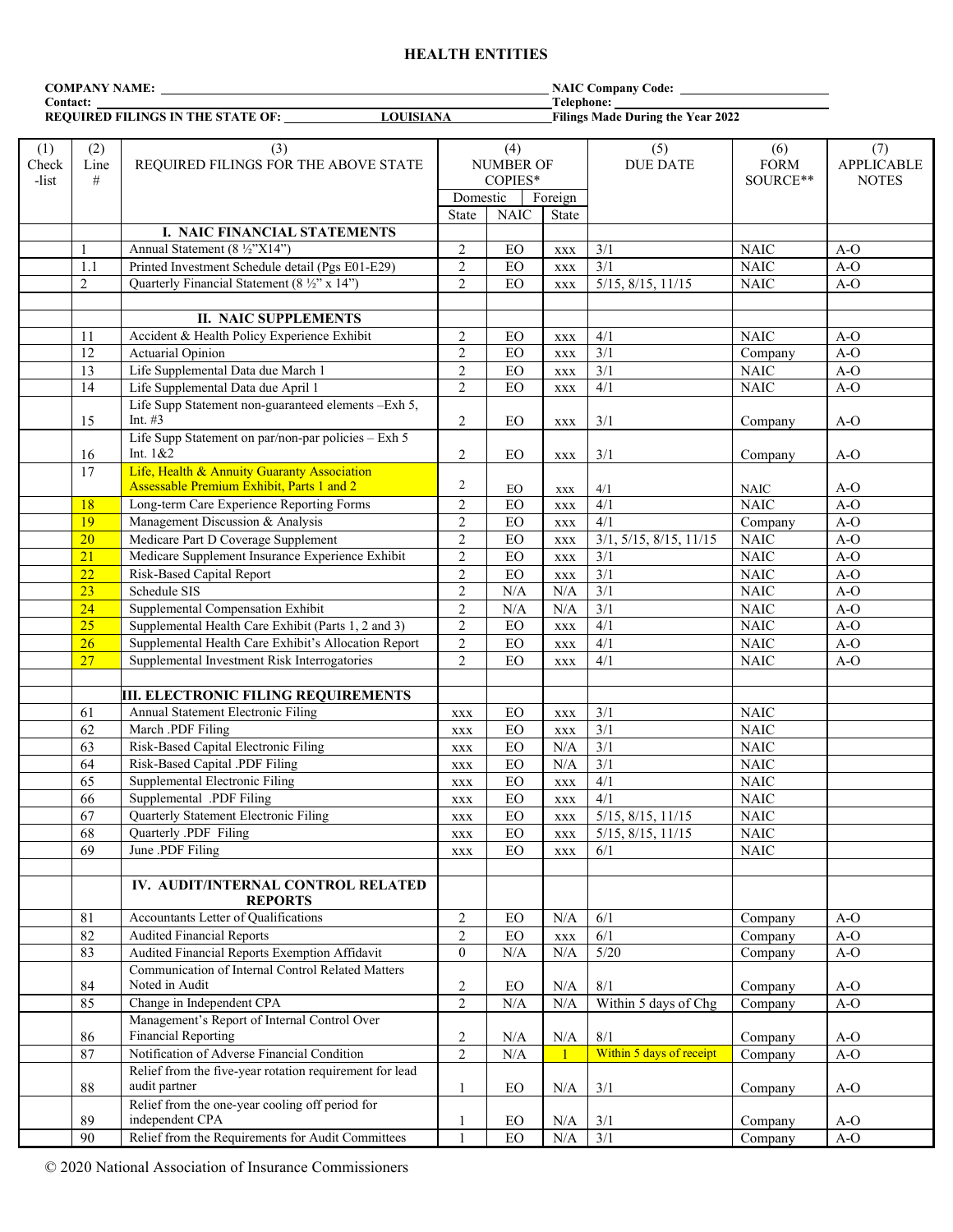|     | Request for Exemption to File Management's Report of   |                |                |                |                         |              |          |
|-----|--------------------------------------------------------|----------------|----------------|----------------|-------------------------|--------------|----------|
| 91  | Internal Control Over Financial Reporting              |                | N/A            | N/A            | 7/1                     | Company      | $A-O$    |
| 92  | Request for Exemption/Extension to File                |                | N/A            | N/A            | 5/20                    | Company      | $A-O$    |
|     |                                                        |                |                |                |                         |              |          |
|     | V. STATE REQUIRED FILINGS                              |                |                |                |                         |              |          |
| 101 | Corporate Governance Annual Disclosure*** (See Note T) |                | $\theta$       | N/A            | 6/1                     | Company      | $A-O, T$ |
| 102 | Filings Checklist (with Column 1 completed)            |                | $\theta$       | $\theta$       | 3/1, 5/15, 8/15, 11/15  | <b>State</b> | $A-O$    |
| 103 | Form B & C-Holding Company Registration Stmt           |                | $\theta$       | N/A            | 4/30                    | Company      | $A-O$    |
| 104 | Form F-Enterprise Risk Report ****                     |                | $\mathbf{0}$   | N/A            | 4/30                    | Company      | $A-O$    |
| 105 | ORSA ***** (See Note U)                                |                | $\theta$       | N/A            | 12/1                    | Company      | $A-O, U$ |
| 106 | Premium tax (See Note D)                               |                | $\theta$       |                | 3/1, 4/15, 7/15, 10/15  | <b>State</b> | $A-O$    |
| 107 | State Filing Fees (See Note D)                         |                | $\theta$       |                | 3/1                     | State        | $A-O$    |
| 108 | Signed Jurat (Foreign only)                            | $\mathbf{0}$   | $\theta$       | $\theta$       | Not Applicable          | <b>NAIC</b>  | $A-O, Q$ |
| 109 | <b>Group Capital Calculation</b>                       | $\overline{0}$ | $\overline{0}$ | $\overline{0}$ | Not Applicable          | Company      | $A-O$    |
| 110 | Certificate of Compliance (See Note V)                 | $\mathbf{0}$   | $\theta$       |                | 3/1                     | <b>State</b> | $A-O, V$ |
| 111 | Certificate of Deposit (See Note P)                    | $\mathbf{0}$   | $\theta$       |                | 3/1                     | <b>State</b> | $A-O, P$ |
|     | Certificate of Valuation (See Note V)                  | $\theta$       | $\theta$       |                | 8/1                     | <b>State</b> | $A-O, V$ |
| 112 |                                                        |                |                |                |                         |              |          |
| 113 | Detailed Listing of Investments w/Code Citations       |                |                |                |                         |              |          |
|     | (Domestic only)                                        |                | $\theta$       | $\theta$       | 3/1                     | Company      | $A-O$    |
| 114 | HIPAA Assessment Worksheet (See Note R)                |                | $\theta$       |                | 3/1                     | <b>State</b> | $A-O, R$ |
| 115 | Anti-Fraud Plan Annual Summary/Statistical Report      |                | $\mathbf{0}$   |                | Due between 1/1 and 4/1 | <b>State</b> | $A-O, S$ |
| 116 | Submission of Contact Information (See Note W)         |                | $\mathbf{0}$   |                | 3/1                     | <b>State</b> | W        |
|     |                                                        |                |                |                |                         |              |          |

**\*If XXX appears in this column, this state does not require this filing, if hard copy is filed with the state of domicile and if the data is filed electronically with the NAIC. If N/A appears in this column, the filing is required with the domiciliary state. EO (electronic only filing).**

**\*\*If Form Source is NAIC, the form should be obtained from the appropriate vendor.** 

**\*\*\*For those states that have adopted the NAIC Corporate Governance Annual Disclosure Model Act, an annual disclosure is required of all insurers or insurance groups by June 1. The Corporate Governance Annual Disclosure is a state filing only and should not be submitted by the company to the NAIC. Note however that this filing is intended to be submitted to the lead state if filed at the insurance group level. For more information on lead states, see the following NAIC URL:**  [http://www.naic.org/public\\_lead\\_state\\_report.htm.](http://www.naic.org/public_lead_state_report.htm)

**\*\*\*\*For those states that have adopted the NAIC updated Holding Company Model Act, a Form F filing is required annually by holding company groups. Consistent with the Form B filing requirements, the Form F is a state filing only and should not be submitted by the company to the NAIC. Note however that this filing is intended to be submitted to the lead state. For more information on lead states, see the following NAIC URL:** [http://www.naic.org/public\\_lead\\_state\\_report.htm](http://www.naic.org/public_lead_state_report.htm)

**\*\*\*\*\*For those states that have adopted the NAIC Risk Management and Own Risk and Solvency Assessment Model Act, a summary report is required annually by insurers and insurance groups above a specified premium threshold. The ORSA Summary Report is a state filing only and should not be submitted by the company to the NAIC. Note however that this filing is intended to be submitted to the lead state if filed at the insurance group level. For more information on lead**  states, see the following NAIC URL: [http://www.naic.org/public\\_lead\\_state\\_report.htm](http://www.naic.org/public_lead_state_report.htm)

**Highlighted items are new, or changes, for 2022.**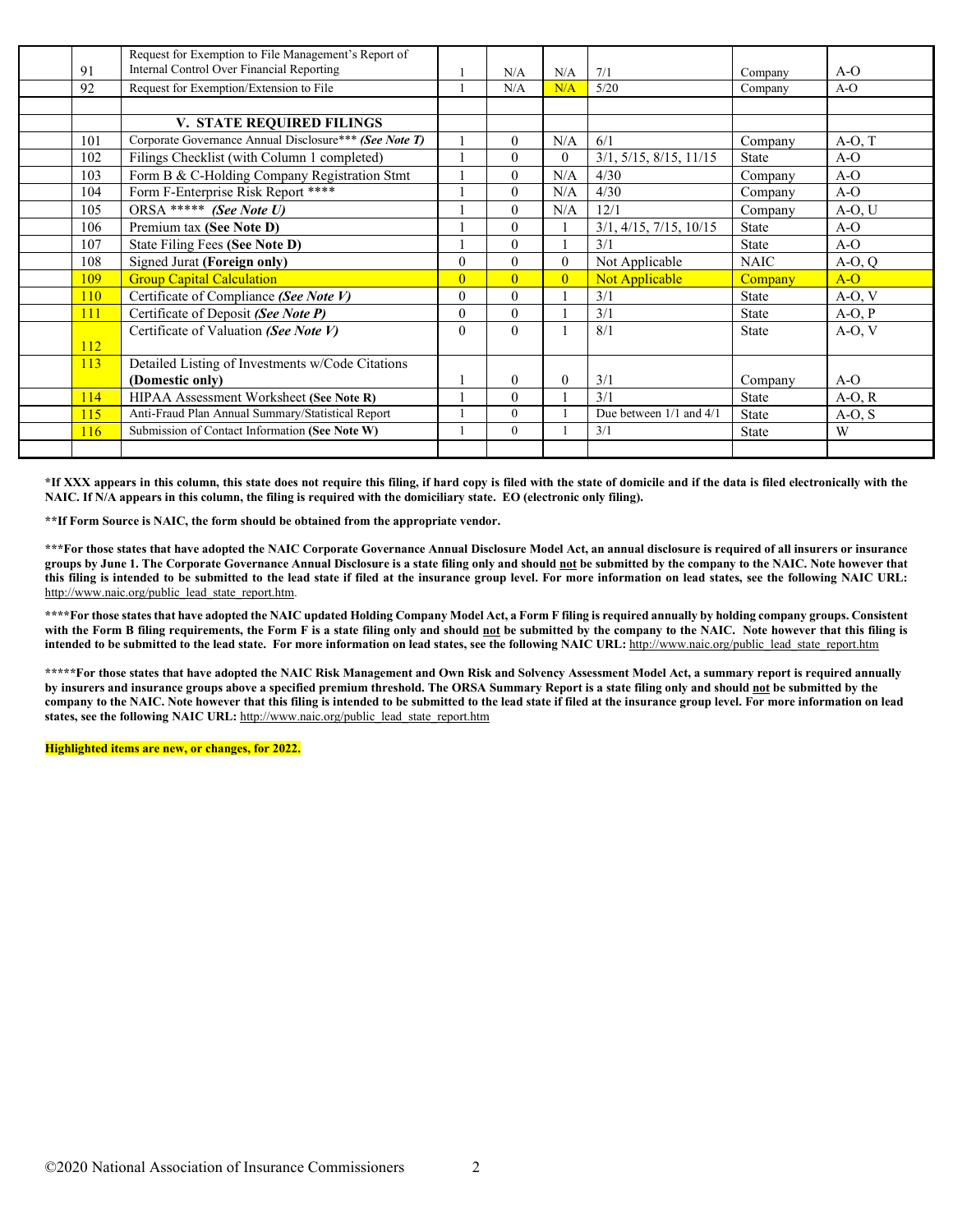|             | NOTES AND INSTRUCTIONS (A-K APPLY TO ALL FILINGS)                                      |                                                                                                                                                                                                                                                                                                                                                  |                                                                                                                                   |  |  |
|-------------|----------------------------------------------------------------------------------------|--------------------------------------------------------------------------------------------------------------------------------------------------------------------------------------------------------------------------------------------------------------------------------------------------------------------------------------------------|-----------------------------------------------------------------------------------------------------------------------------------|--|--|
| A           | Required Filings Contact Person:<br>Stewart Guerin, (225) 219-3929, sguerin@ldi.la.gov |                                                                                                                                                                                                                                                                                                                                                  |                                                                                                                                   |  |  |
| B           | Mailing Address:                                                                       | <b>MAILING</b><br>Louisiana Department of Insurance<br><b>Administrative Services</b><br>P. O. Box 94214<br>Baton Rouge, LA 70804-9214                                                                                                                                                                                                           | PHYSICAL<br>Louisiana Department of Insurance<br><b>Administrative Services</b><br>1702 North 3rd Street<br>Baton Rouge, LA 70802 |  |  |
| C           | Mailing Address for Filing Fees (Electronic Filing):                                   | \$1,000 Filing Fee, included in the Premium Tax Return (e-file)                                                                                                                                                                                                                                                                                  |                                                                                                                                   |  |  |
| ${\bf D}$   | Mailing Address for Premium Tax Payments (Electronic Filing):                          | The Annual Premium Tax Statement (Form 1061) and Annual<br>Municipal Premium & Tax Report (Form 1076) should be filed online<br>through the LDI's Industry Access Portal:                                                                                                                                                                        |                                                                                                                                   |  |  |
|             |                                                                                        | https://ia.ldi.state.la.us/IndustryAccess/<br>These forms are no longer available on our website to download and<br>send by mail.                                                                                                                                                                                                                |                                                                                                                                   |  |  |
|             |                                                                                        | Tommy Coco, (225) 342-1012, tcoco@ldi.la.gov                                                                                                                                                                                                                                                                                                     | Questions regarding premium taxes, or filing fees, should be directed to                                                          |  |  |
| E           | Delivery Instructions:                                                                 | All filings must be postmarked no later than the indicated due date. If<br>the due date falls on a weekend or holiday, the deadline is extended to<br>the next business day.                                                                                                                                                                     |                                                                                                                                   |  |  |
| F           | Late Filings:                                                                          | All filings not delivered in accordance with Note E above will be<br>considered late, and may be subject to regulatory action including fines<br>and/or suspension.                                                                                                                                                                              |                                                                                                                                   |  |  |
| G           | Original Signatures:                                                                   | Original signatures required on all filings from Domestic companies.<br>Due to the ongoing COVID-19 pandemic, the LDI is accepting<br>electronic signatures, but requires that hard copies with wet signatures<br>be filed as soon as companies are able to do so.<br>Foreign companies should follow the NAIC Annual Statement<br>Instructions. |                                                                                                                                   |  |  |
| H           | Signature/Notarization/Certification:                                                  | Quarterly Statement filings, which should be original signatures,<br>manually signed by the appropriate corporate officers, have the<br>corporate seal affixed thereon where appropriate, and be properly<br>notarized.<br>Due to the ongoing COVID-19 pandemic, the LDI is accepting                                                            | Signatures of at least two principal officers are required for Annual and                                                         |  |  |
|             |                                                                                        | electronic notarization for financial filings provided that the<br>notarizations are made under the law (whether a regular provision or an<br>emergency provision) of the notary's jurisdiction.                                                                                                                                                 |                                                                                                                                   |  |  |
| I           | Amended Filings:                                                                       | with an explanation of the amendments. If there are signature<br>requirements for the original filing, same should be followed for any<br>amendment.                                                                                                                                                                                             | Amended items must be filed within 10 days of their amendment, along                                                              |  |  |
| J           | Exceptions from normal filings:                                                        | Foreign companies shall supply a written copy of any exemption or<br>extension received by its state of domicile at least 10 days prior to the<br>filing due date to receive such from Louisiana. Domestic companies<br>shall apply at least 10 days prior to the original due date.                                                             |                                                                                                                                   |  |  |
| $\rm K$     | Bar Codes (State or NAIC):                                                             | Not Applicable                                                                                                                                                                                                                                                                                                                                   |                                                                                                                                   |  |  |
| L           | Signed Jurat:                                                                          | Not Applicable                                                                                                                                                                                                                                                                                                                                   |                                                                                                                                   |  |  |
| M           | <b>NONE Filings:</b>                                                                   | "NONE" Filings are not required.                                                                                                                                                                                                                                                                                                                 |                                                                                                                                   |  |  |
| $\mathbf N$ | Filings new, discontinued or modified materially since last year:                      | $\bullet$<br>Premium Exhibit, Parts 1 and 2                                                                                                                                                                                                                                                                                                      | NEW: Life, Health & Annuity Guaranty Association Assessable                                                                       |  |  |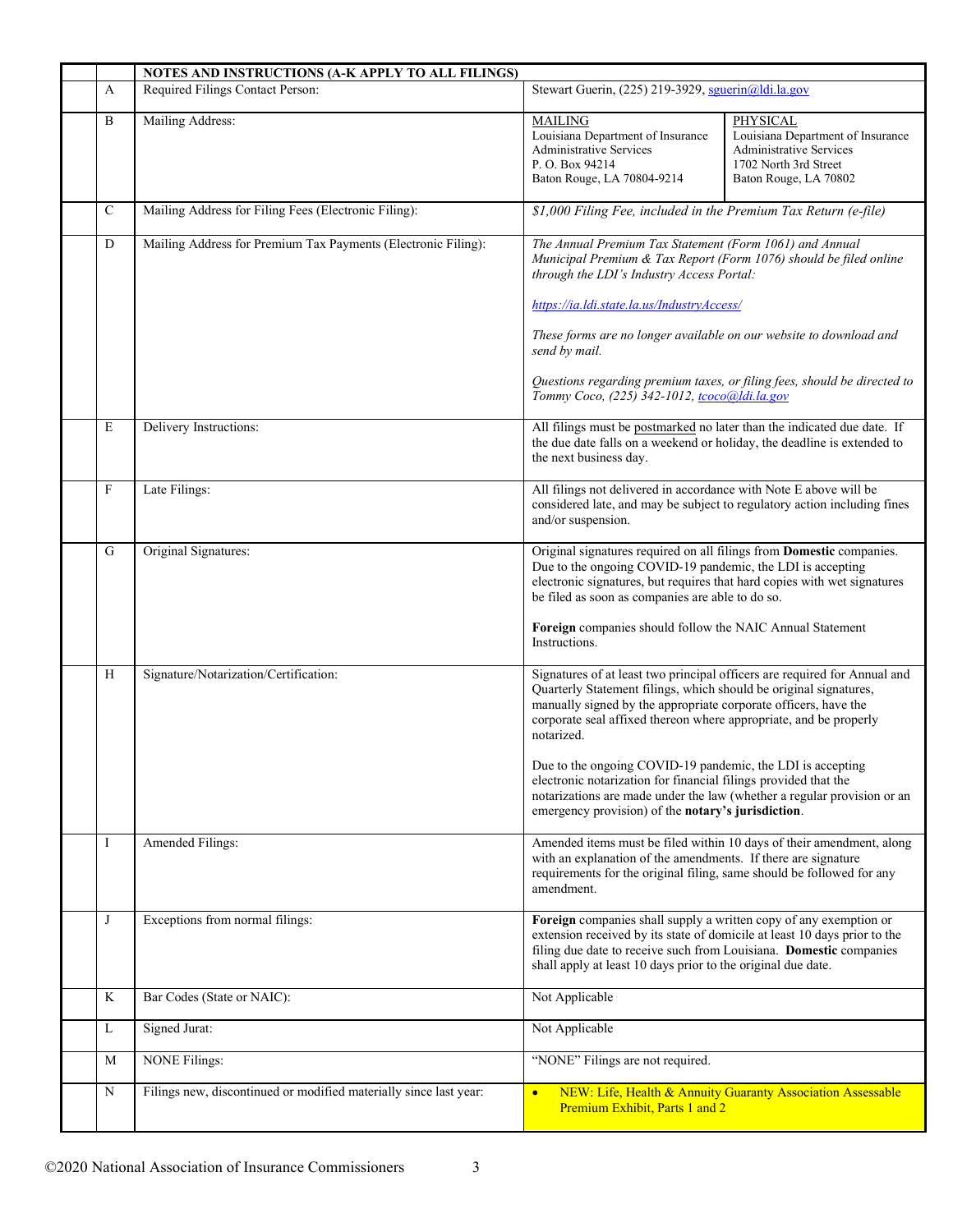|                |                                                                 | <b>DISCONTINUED:</b> Life, Health & Annuity Guaranty Assessment<br><b>Base Reconciliation Exhibit</b>                                                                                                                                                                                                                                                                                                                                                                                                    |
|----------------|-----------------------------------------------------------------|----------------------------------------------------------------------------------------------------------------------------------------------------------------------------------------------------------------------------------------------------------------------------------------------------------------------------------------------------------------------------------------------------------------------------------------------------------------------------------------------------------|
|                |                                                                 | Life, Health & Annuity Guaranty Assessment Base Reconciliation<br><b>Exhibit Adjustment Form</b>                                                                                                                                                                                                                                                                                                                                                                                                         |
| $\overline{O}$ | Physical Street Address:                                        | 1702 North Third Street, Baton Rouge, LA 70802                                                                                                                                                                                                                                                                                                                                                                                                                                                           |
| P              | Certificate of Deposit (Electronic Filing):                     | Insurers shall submit a Certificate of Deposit issued by the insurer's<br>domiciliary state (dated no earlier than 12/31/2020) to the following<br>email address: administrativeservices@ldi.la.gov                                                                                                                                                                                                                                                                                                      |
|                |                                                                 | Questions regarding statutory deposits should be directed to Ashley<br>Sharkey, (225) 342-1259, Ashley.Sharkey@ldi.la.gov                                                                                                                                                                                                                                                                                                                                                                                |
| Q              | Reduction of tax when certain investments are made in Louisiana | For those insurers taking such a credit on its Louisiana premium taxes<br>under LRS 22:832, evidence of a qualifying Louisiana investment may<br>be established by a deposit receipt, bank statement, a letter, or other<br>written documentation from the depository institution verifying that<br>funds were deposited in Louisiana (Upon request). File Form 1068C at<br>the address listed in Note D above.                                                                                          |
| $\mathbb{R}$   | HIPAA Assessment Worksheet (Electronic Filing):                 | The HIPAA Assessment Worksheet (for the reporting of premiums<br>collected in 2021) is to be filed electronically through the Industry<br>Access portal. For questions, please email<br>HIPAAWorksheet@ldi.la.gov or call (225) 342-1355                                                                                                                                                                                                                                                                 |
|                |                                                                 | https://ia.ldi.state.la.us/IndustryAccess/                                                                                                                                                                                                                                                                                                                                                                                                                                                               |
| $\mathbf S$    | Anti-Fraud Plan (Electronic Filing):                            | Effective 1/1/2011, every insurer and HMO is required to file an anti-<br>fraud plan with the Commissioner under LRS 22:572.1. Subsequent to<br>the initial filing, each insurer or HMO is required to annually file both a<br>supplemental report and an annual summary report. Please see<br>Advisory Letter #2010-02 for further information.                                                                                                                                                         |
|                |                                                                 | LDI "Industry Access Portal, Anti-Fraud Plans Module"<br>https://ia.ldi.state.la.us/IndustryAccess/                                                                                                                                                                                                                                                                                                                                                                                                      |
|                |                                                                 | (Questions regarding anti-fraud plan related filings should be directed to<br>Mike Calamari, (225) 219-9759, mcalamari@ldi.la.gov)                                                                                                                                                                                                                                                                                                                                                                       |
| T              | Corporate Governance Annual Disclosure:                         | Act No. 304 of the 2015 Louisiana Regular Legislative Session requires<br>the submission of a Corporate Governance Annual Disclosure. Please<br>contact Stewart Guerin with any questions, (225) 219-3929,<br>$sguerin(a)$ ldi.la.gov                                                                                                                                                                                                                                                                    |
| U              | <b>ORSA Summary Report:</b>                                     | Act No. 196 of the 2015 Louisiana Regular Legislative Session requires<br>certain insurers to file an ORSA Summary Report. Please contact<br>Stewart Guerin with any questions, (225) 219-3929, sguerin@ldi.la.gov                                                                                                                                                                                                                                                                                       |
| $\mathbf V$    | Certificates of Compliance & Valuation (Electronic Filings):    | Each insurer shall electronically submit a Certificate of Compliance &<br>Certificate of Valuation (if applicable) from its domiciliary state to the<br>following email address: administrativeservices@ldi.la.gov.                                                                                                                                                                                                                                                                                      |
| W              | Submission of Contact Information (Electronic Filing):          | No later than March 1 each year, all risk bearing entities must provide<br>an annual certification for certain contact types. The information on<br>contact types is include in Regulation 117.                                                                                                                                                                                                                                                                                                          |
|                |                                                                 | How to provide annual certification. The LDI will use the existing<br>Licensee Contacts Module of the Industry Access System for the<br>updates and the annual certification. A risk bearing entity may use the<br>Licensee Contacts Module or the Uniform Certificate of Authority<br>Corporate Amendment Form 14 to notify the LDI of changes to the<br>contact information but the annual certification will only be available<br>through the Licensee Contacts Module of the Industry Access System. |
|                |                                                                 | See the following link for further information:<br>https://ldi.la.gov/industry/company-licensing/company-contact-changes                                                                                                                                                                                                                                                                                                                                                                                 |
|                |                                                                 | Please direct any contact information question to the Division of<br>Company Licensing, (800) 259-5300.                                                                                                                                                                                                                                                                                                                                                                                                  |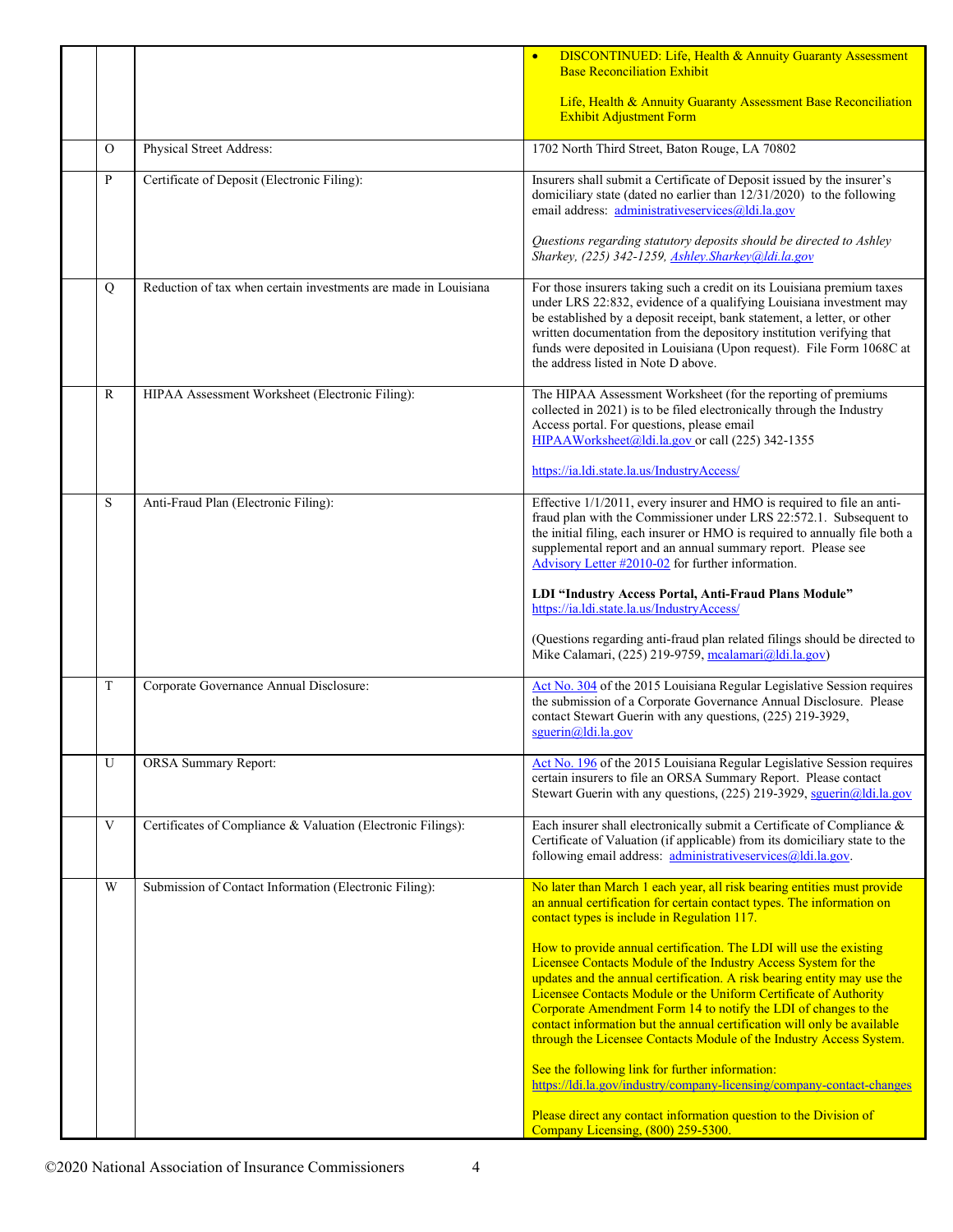### **General Instructions For Companies to Use Checklist**

**Please Note: This state's instructions for companies to file with the NAIC are included in this Checklist. The NAIC will not be sending their own checklist this year.** 

### **Electronic Filing is intended to include filing via the Internet or filing via diskette with the NAIC. Companies that file with the NAIC via the Internet are not required to submit diskettes to the NAIC. Companies are not required to file hard copy filings with the NAIC.**

### **Column (1) (Checklist)**

Companies may use the checklist to submit to a state, if the state requests it. Companies should copy the checklist and place an "x" in this column when submitting information to the state.

**Column (2) (Line #)**

Line # refers to a standard filing number used for easy reference. This line number may change from year to year.

## **Column (3) (Required Filings)**

Name of item or form to be filed.

The *Annual Statement Electronic Filing* includes the annual statement data and all supplements due March 1, per the *Annual Statement Instructions.* This includes all detail investment schedules and other supplements for which the *Annual Statement Instructions* exempt printed detail.

The *March .PDF Filing* is the .pdf file for annual statement data, detail for investment schedules and supplements due March 1.

The *Risk-Based Capital Electronic Filing* includes all risk-based capital data.

The *Risk-Based Capital .PDF Filing* is the .pdf file for risk-based capital data.

The *Supplemental Electronic Filing* includes all supplements due April 1, per the *Annual Statement Instructions.* 

The *Supplemental .PDF Filing* is the .pdf file for all supplemental schedules and exhibits due April 1.

The *Quarterly Electronic Filing* includes the complete quarterly filing and the PDF files for all quarterly data.

The *Quarterly .PDF Filing* is the .pdf file for quarterly statement data.

The **June** .PDF Filing is the .pdf file for the Audited Financial Statements and Accountants Letter of Oualifications.

## **Column (4) (Number of Copies)**

Indicates the number of copies that each foreign or domestic company is required to file for each type of form. The Blanks (E) Task Force modified the 1999 *Annual Statement Instructions* to waive paper filings of certain NAIC supplements and certain investment schedule detail,. if such investment schedule data is available to the states via the NAIC database. The checklists reflect this action taken by the Blanks (EX4) Task Force. XXX appears in the "Number of Copies" "Foreign" column for the appropriate schedules and exhibits. **Some states have chosen to waive printed quarterly and annual statements from their foreign insurers and have chosen to rely upon the NAIC database for these filings. This waiver could include supplemental annual statement filings. The XXX in this column might signify that the state has waived the paper filing of the annual statement and all supplements.**